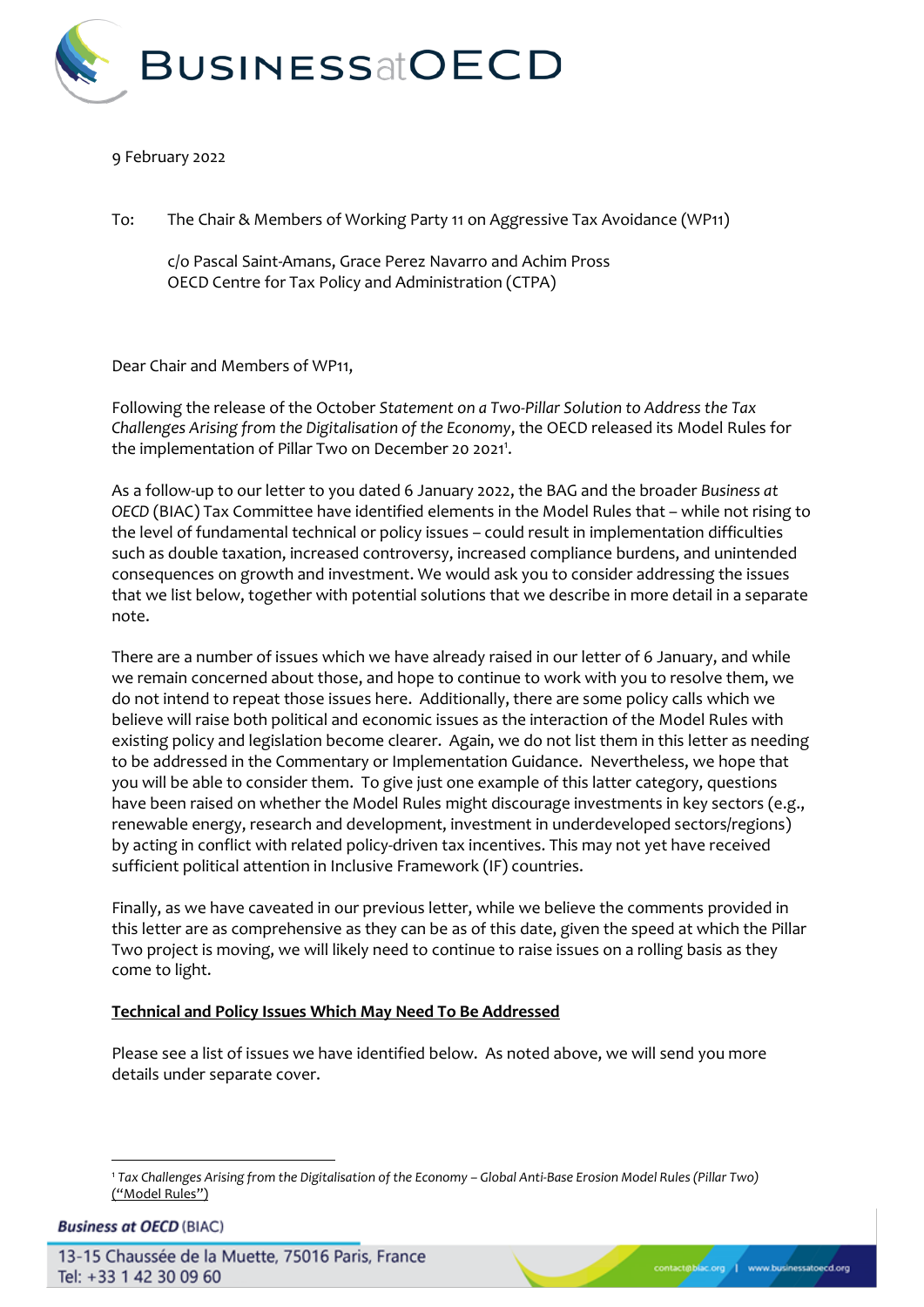

- 1. The terminology used within the rules in relation to deferred tax liabilities raises issues. In this case, a literal interpretation of the word "paid" could result in double taxation.
- 2. The approach to post filing adjustments may result in top up tax even where there are no undertaxed profits.
- 3. Special Rules for Intra Group Financing Arrangements could result in potentially harsh outcomes for common intragroup financing scenarios in the ordinary course of business.
- 4. The term "Additional Tier One Capital" used in Article 3.2.10 is limited to the banking sector. But given equivalent issues, a similar approach could be appropriate for the insurance sector.
- 5. Filing requirements under the rules are significant and require extensive information. Every effort should be made to ensure there is not a proliferation of duplicative filing obligations.
- 6. It would be appropriate to develop commentary and administrative guidance on a rolling basis both now and throughout the initial years of implementation.
- 7. There is a need for comprehensive practical examples to clarify interpretation and calculation approaches.
- 8. The POPE Rules require jurisdictional blending with Constituent Entities held by the UPE but for which the POPE itself has no economic interest. The POPE may not be able to access the financial information needed to comply with Pillar Two obligations and forecast Pillar Two tax liabilities.
- 9. The legal basis for application of top up tax under the UTPR and the application of tax treaties should be clarified where there is no nexus between a low tax entity and the taxpayer.
- 10. UTPR expands beyond the scope of the IIR in certain cases where minority shareholders own a direct or indirect interest in a low-taxed constituent entity.
- 11. GloBE Income should be adjusted for gains arising on debt releases resulting in Pillar Two tax in excess of economic profit.
- 12. The requirement for Constituent Entities in different countries to apply the Arm's Length Principle (ALP) introduces a third jurisdiction into transfer pricing disputes.
- 13. Foreign tax credits should be excluded from the definition of "tax credits" for the purposes of Article 4.4.1(e).
- 14. Current treatment of intangible assets may result in harsh outcomes for many industries inconsistent with broader public policy objectives related to innovation, decarbonization and advances in health and environmental agendas.
- 15. Consideration should be given to the protection of commercially sensitive information required to be obtained from a seller in order for the acquirer to undertake ongoing Pillar Two tax calculations.
- 16. Insurance Investment Entities should be allowed to make an election to apply the Taxable Distribution Method in respect of Article 7.6.1 on the same basis as Investment Entities to preserve tax neutrality.

## **Business at OECD (BIAC)**